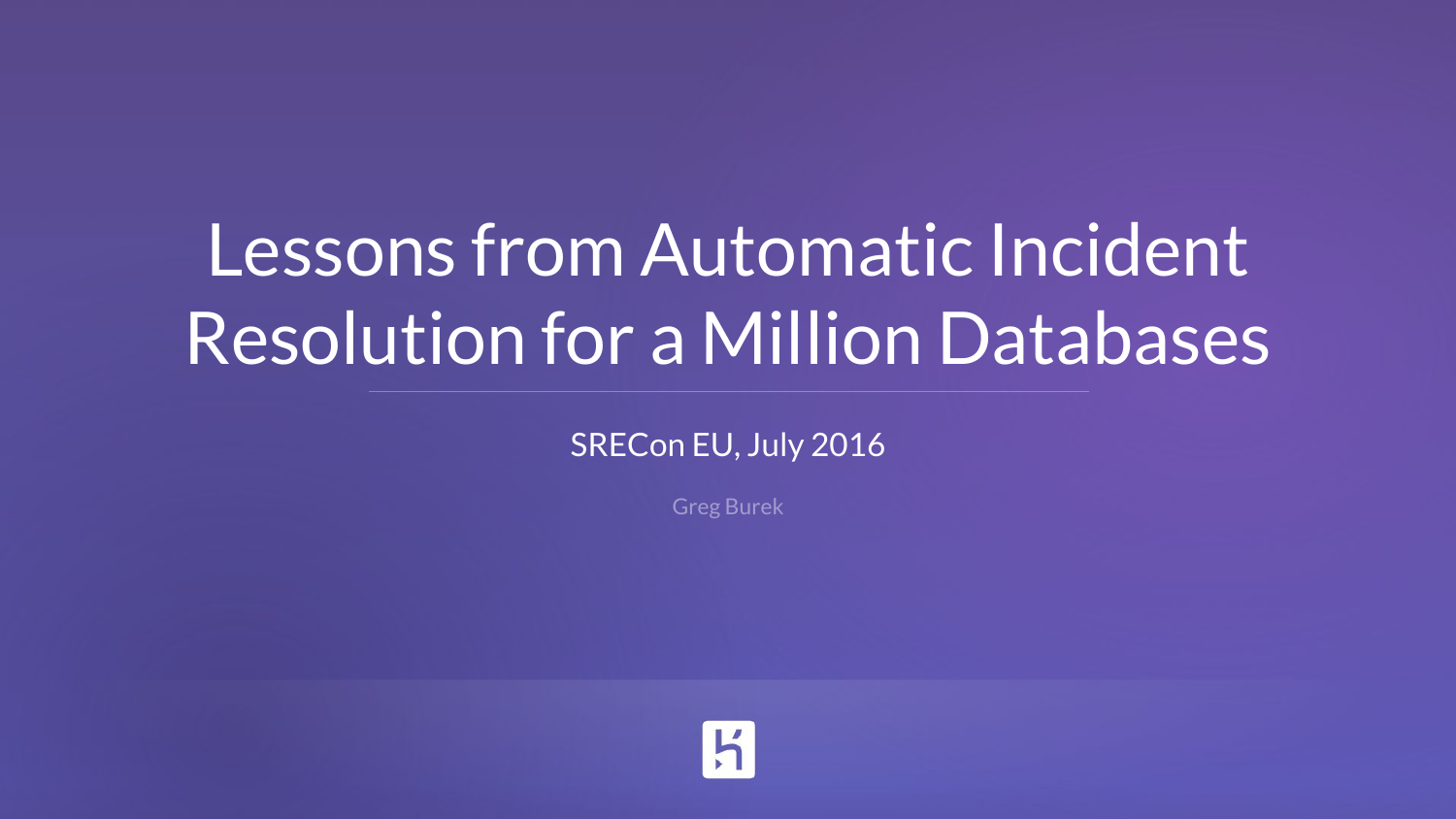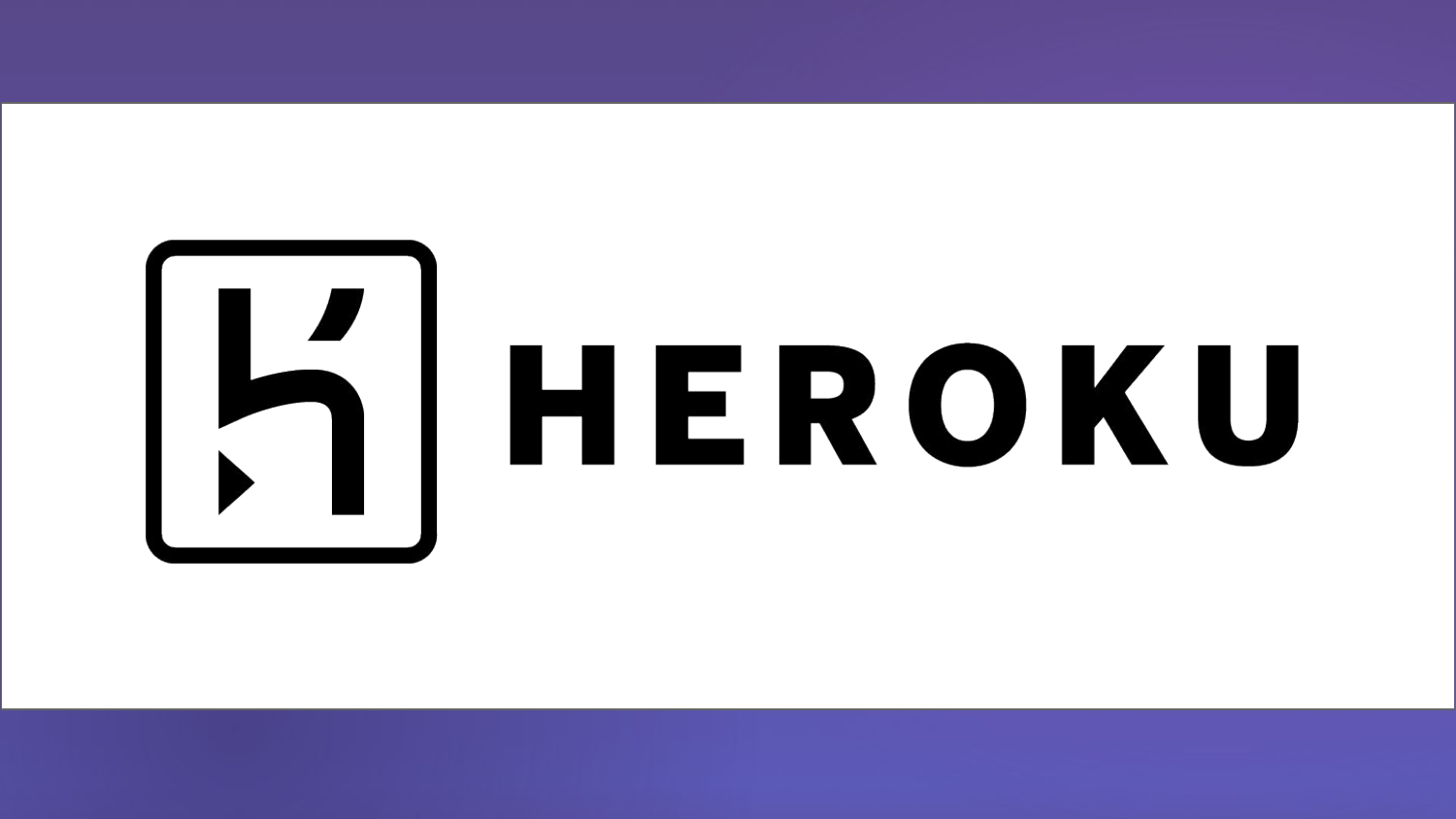## The Twelve-Factor App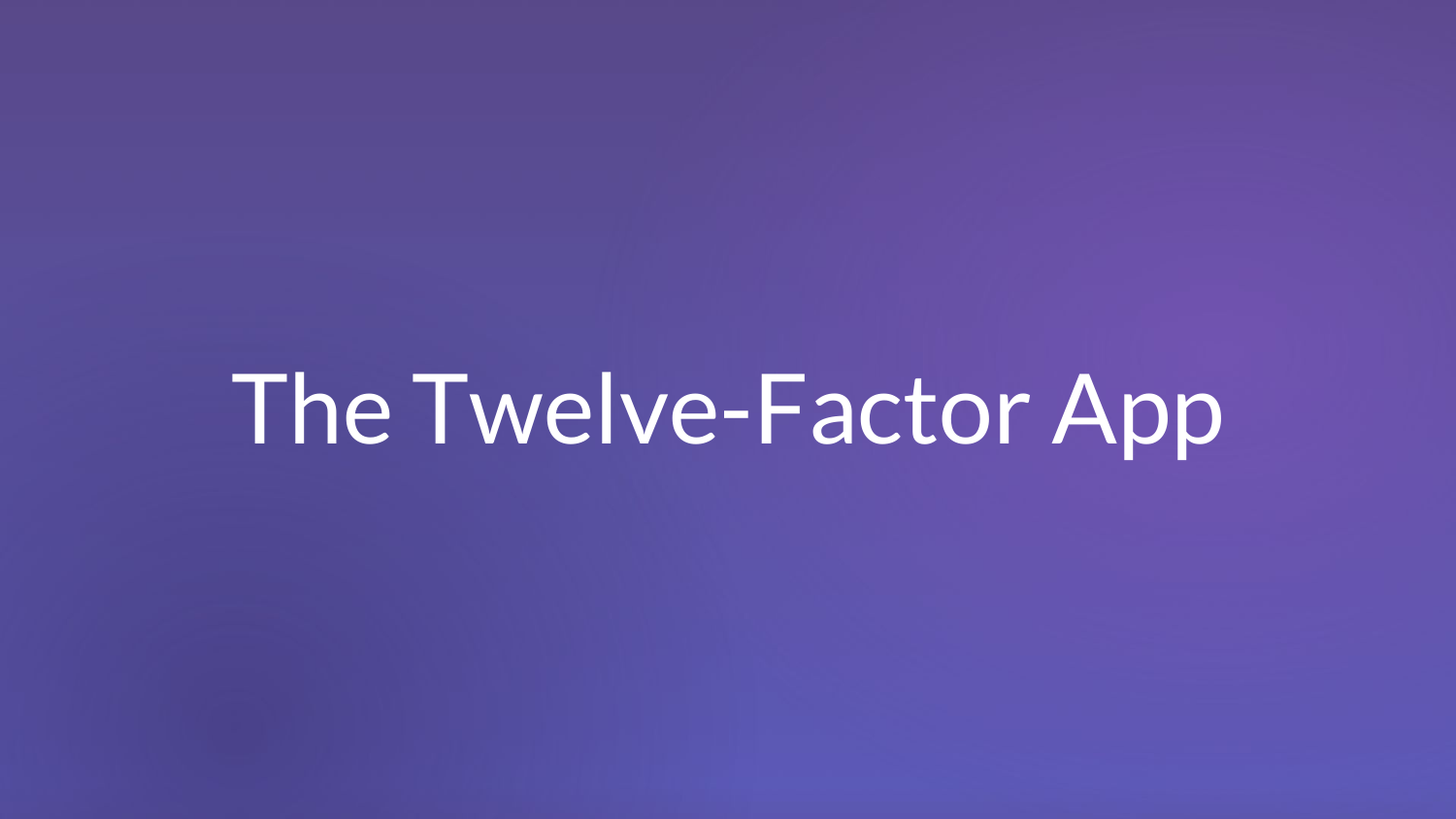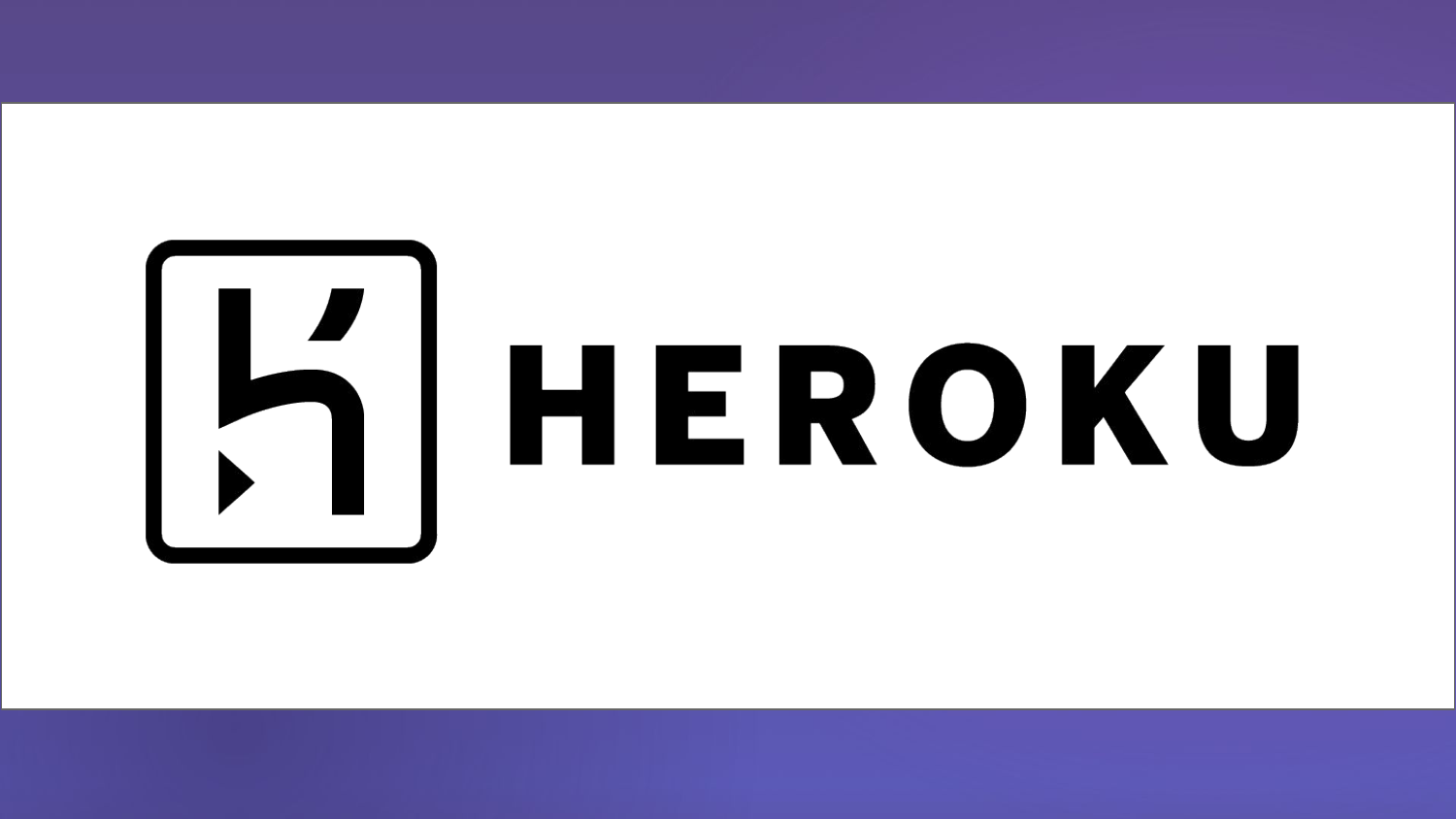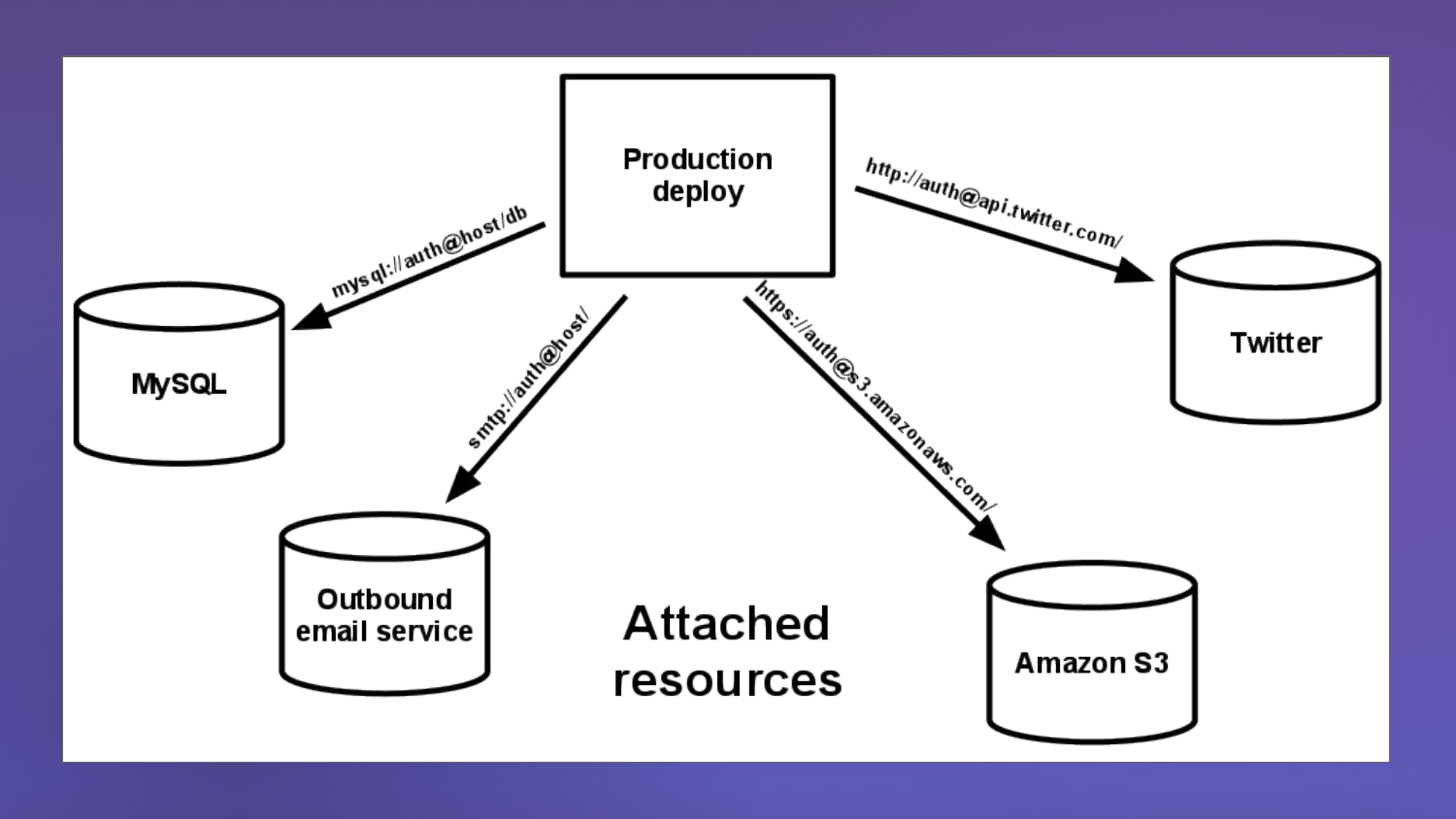

## Department of Data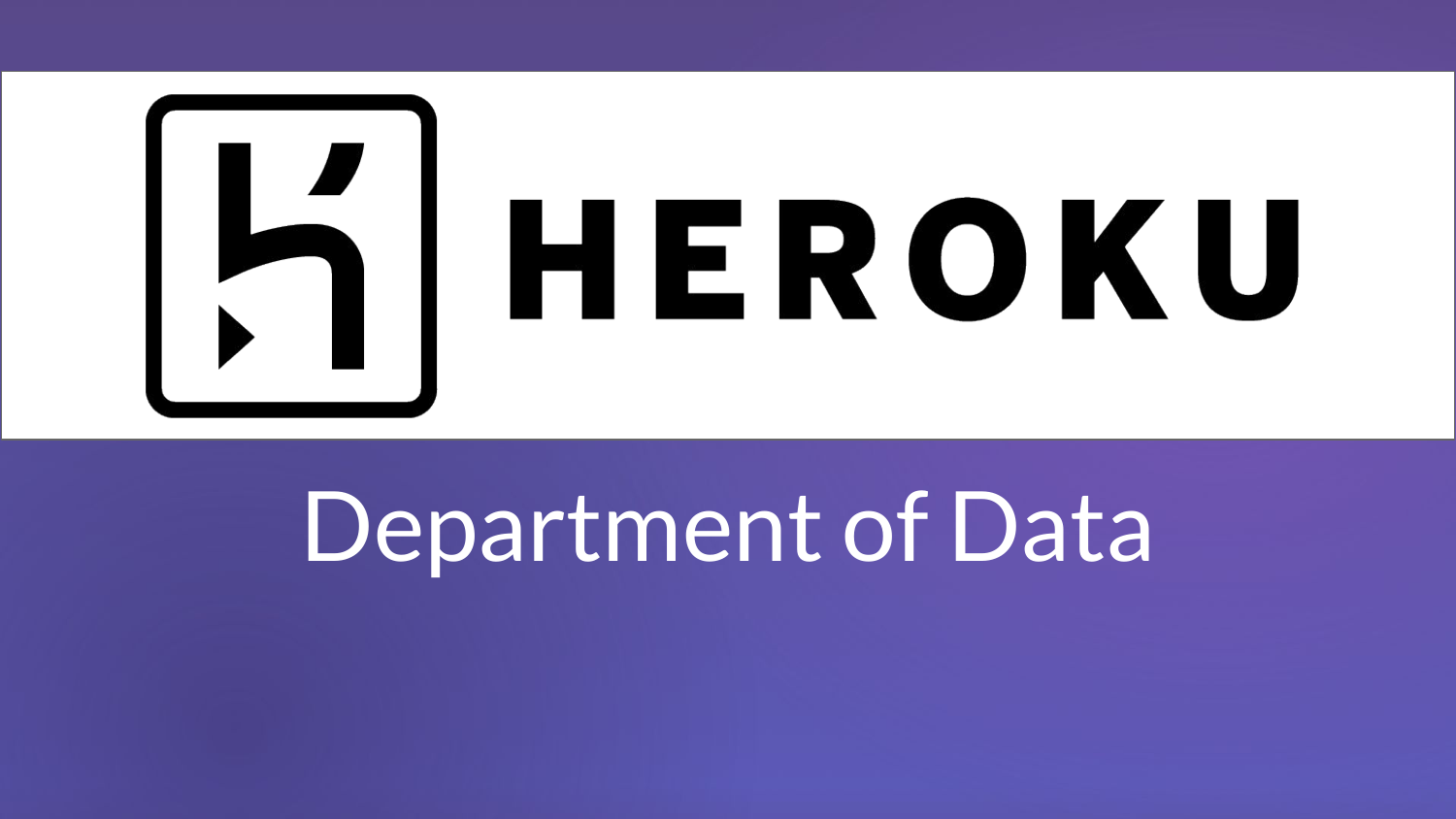

Postgresql **Redis** Kafka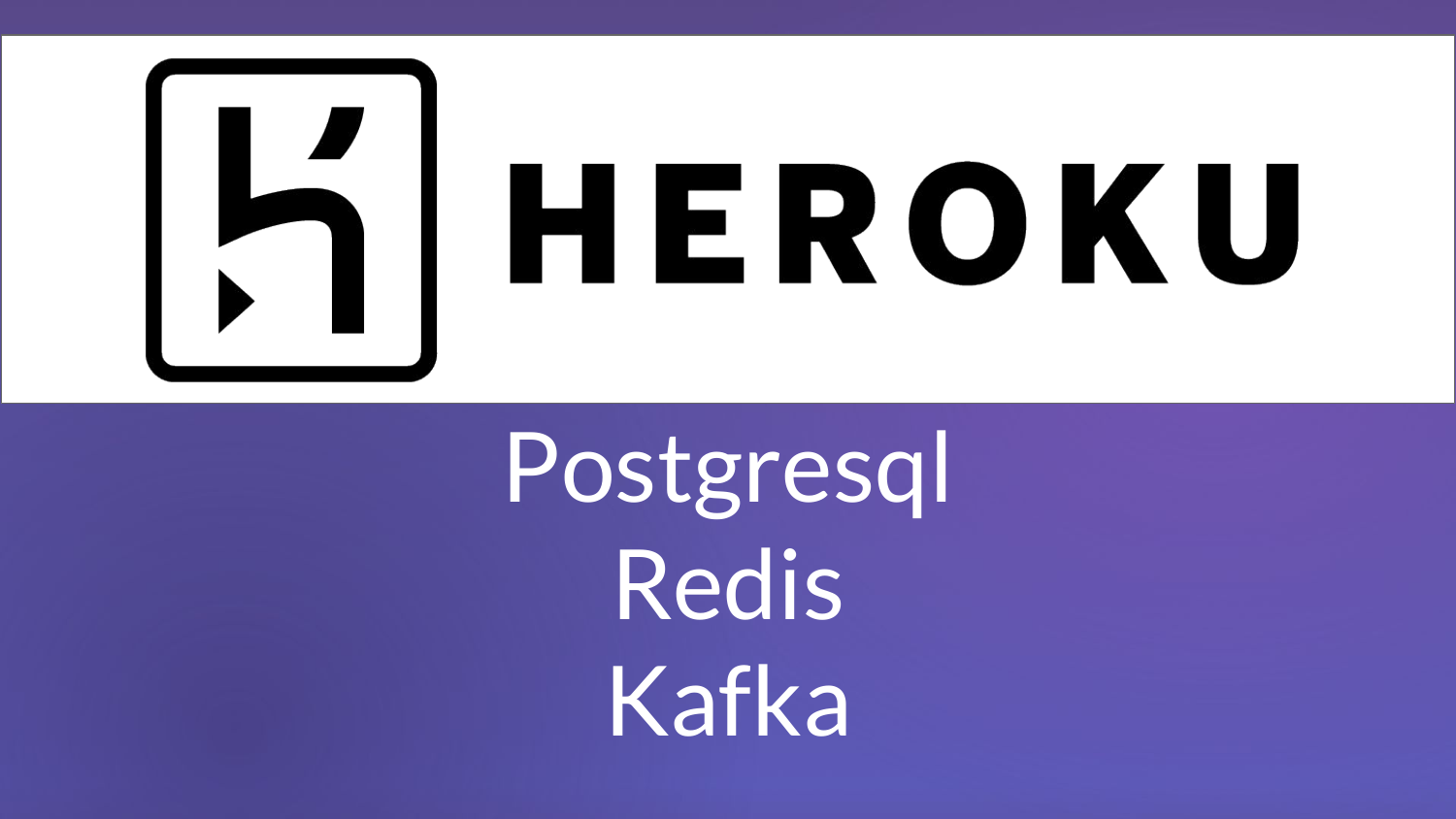#### ~ Million Databases

#### Tens of thousands of AWS Instances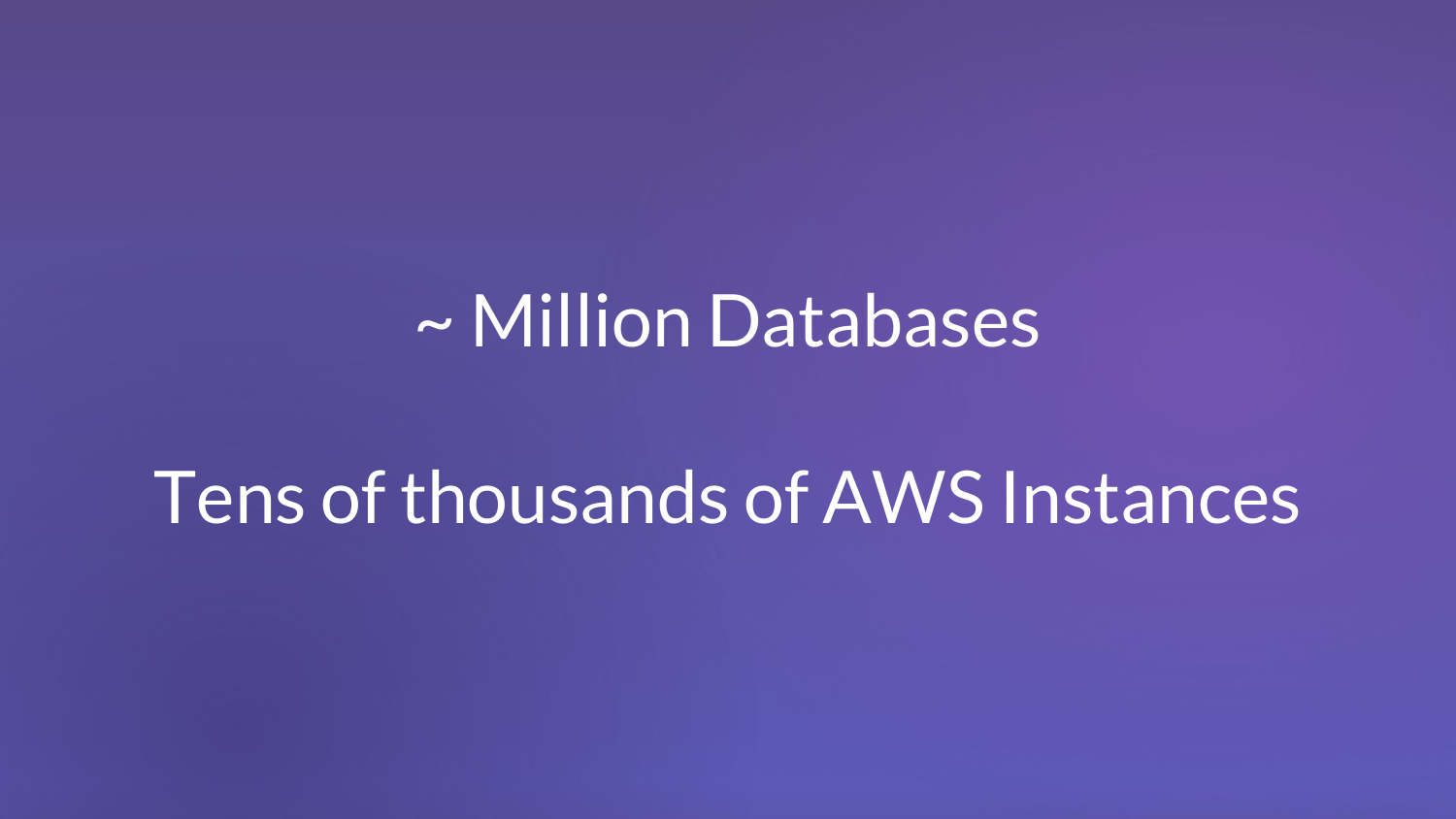#### Some Databases

### Hundreds of AWS Instances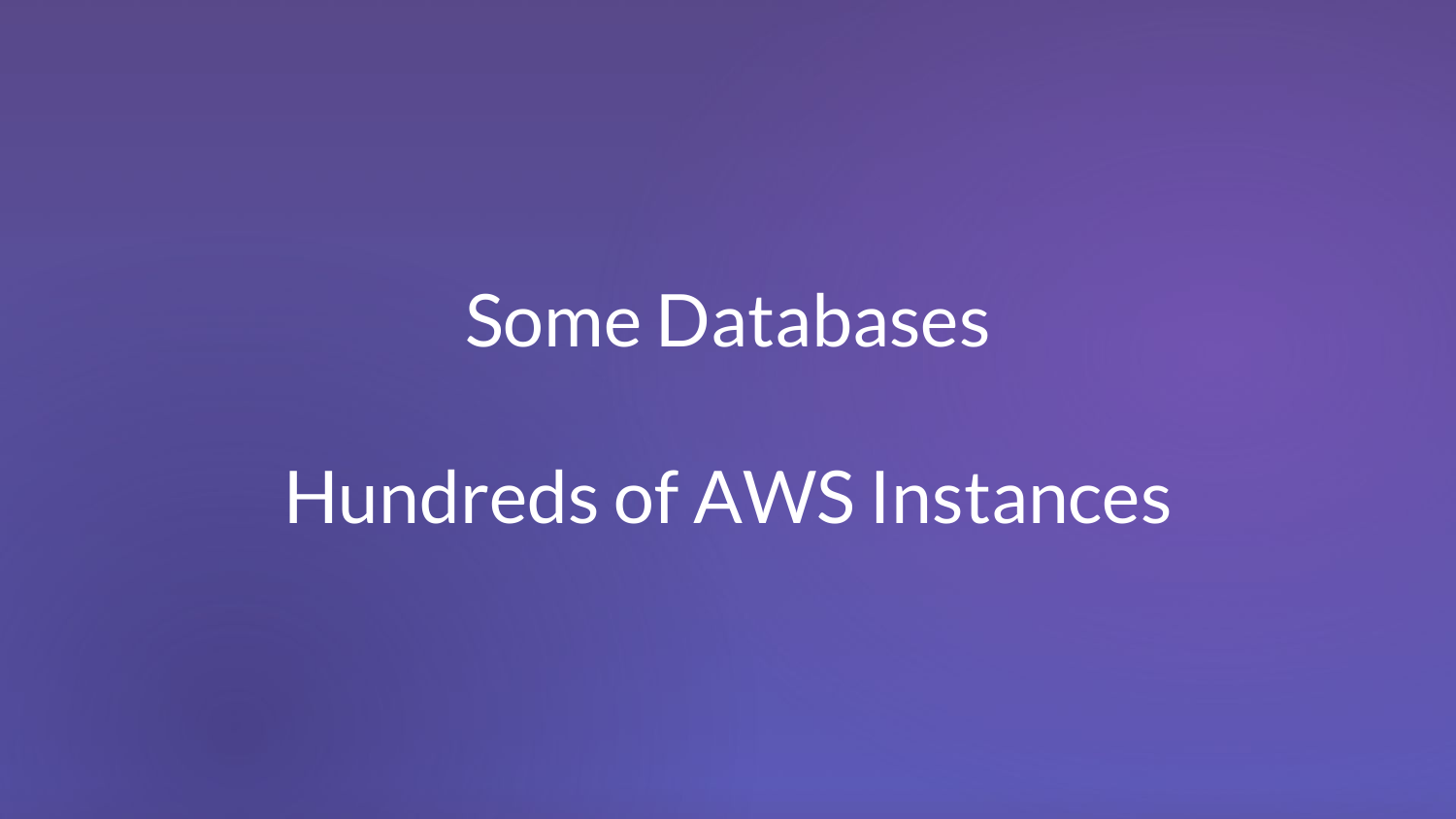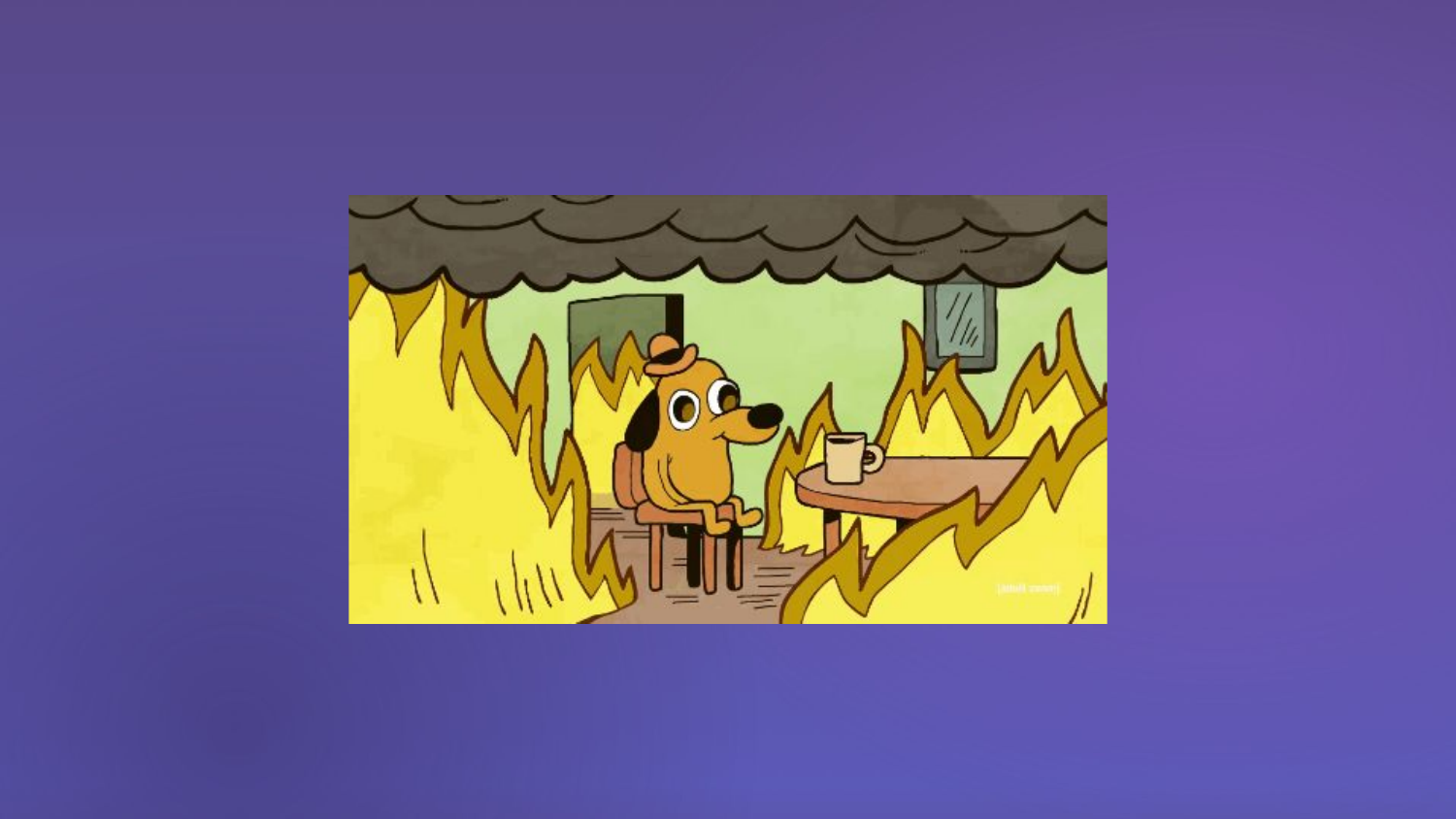"The goal is to build systems that can scale linearly with machines & sub-linearly with people" - Caitie McCaffrey

Tackling Alert Fatigue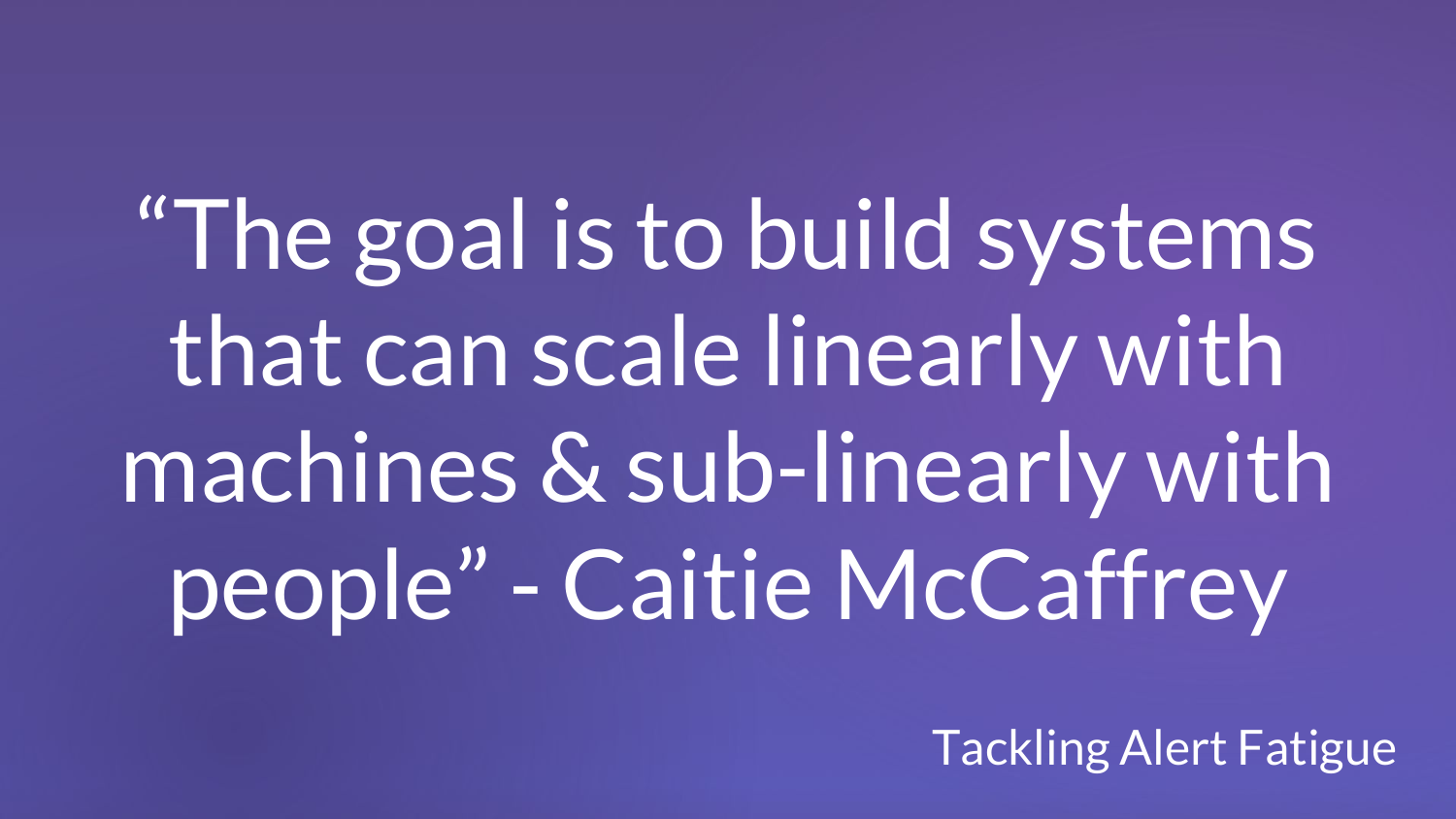# Monitor and alert on your business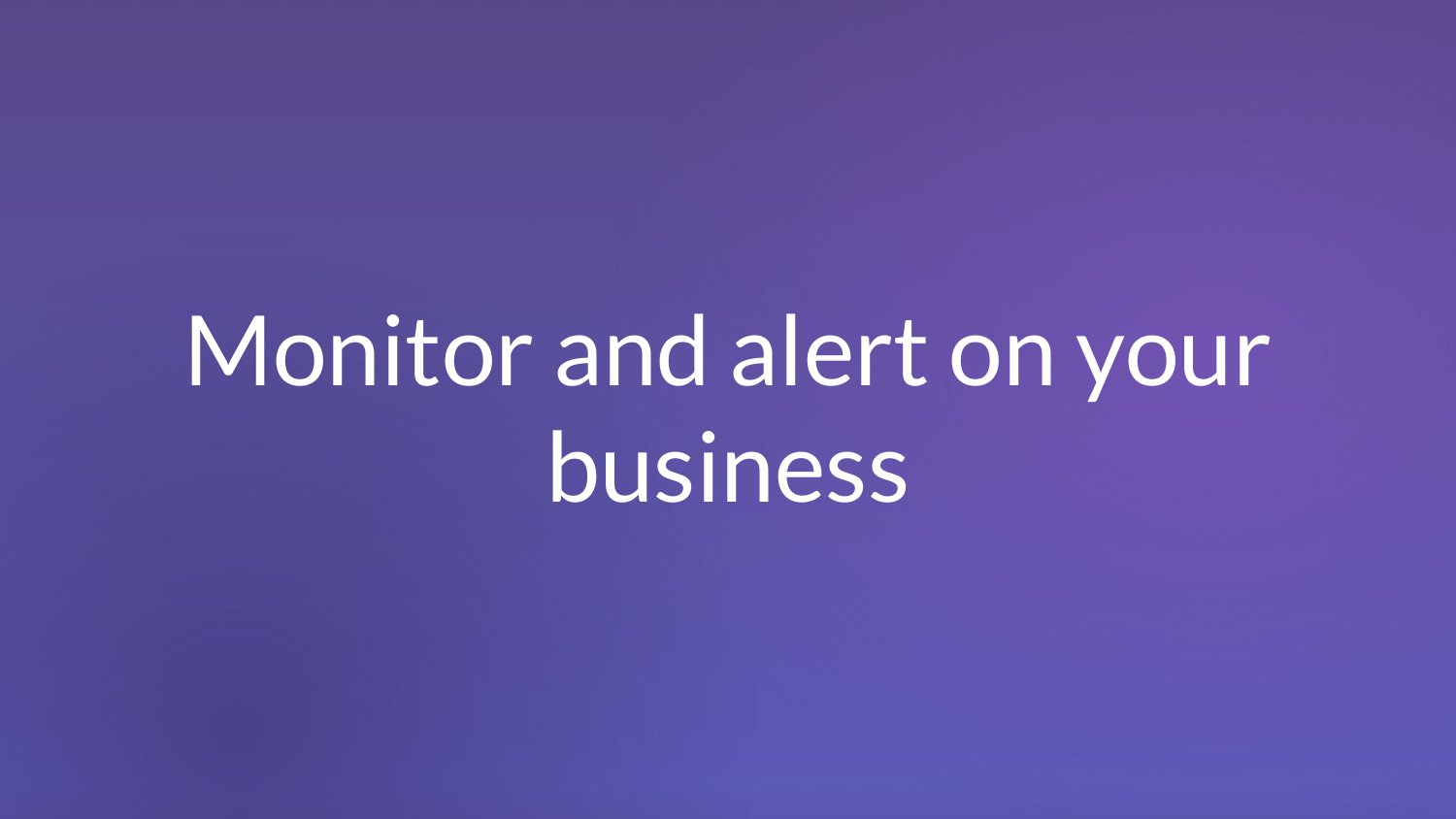

#### **Alice Goldfuss @alicegoldfuss**

Me: oh sorry, I got paged Date: are you a doctor? Me: uh Nagios: holy SHIT this cert expires in SIXTY DAYS Me: ...yes Dec 28, 2015, 6:23 PM

842 RETWEETS **1,478 LIKES**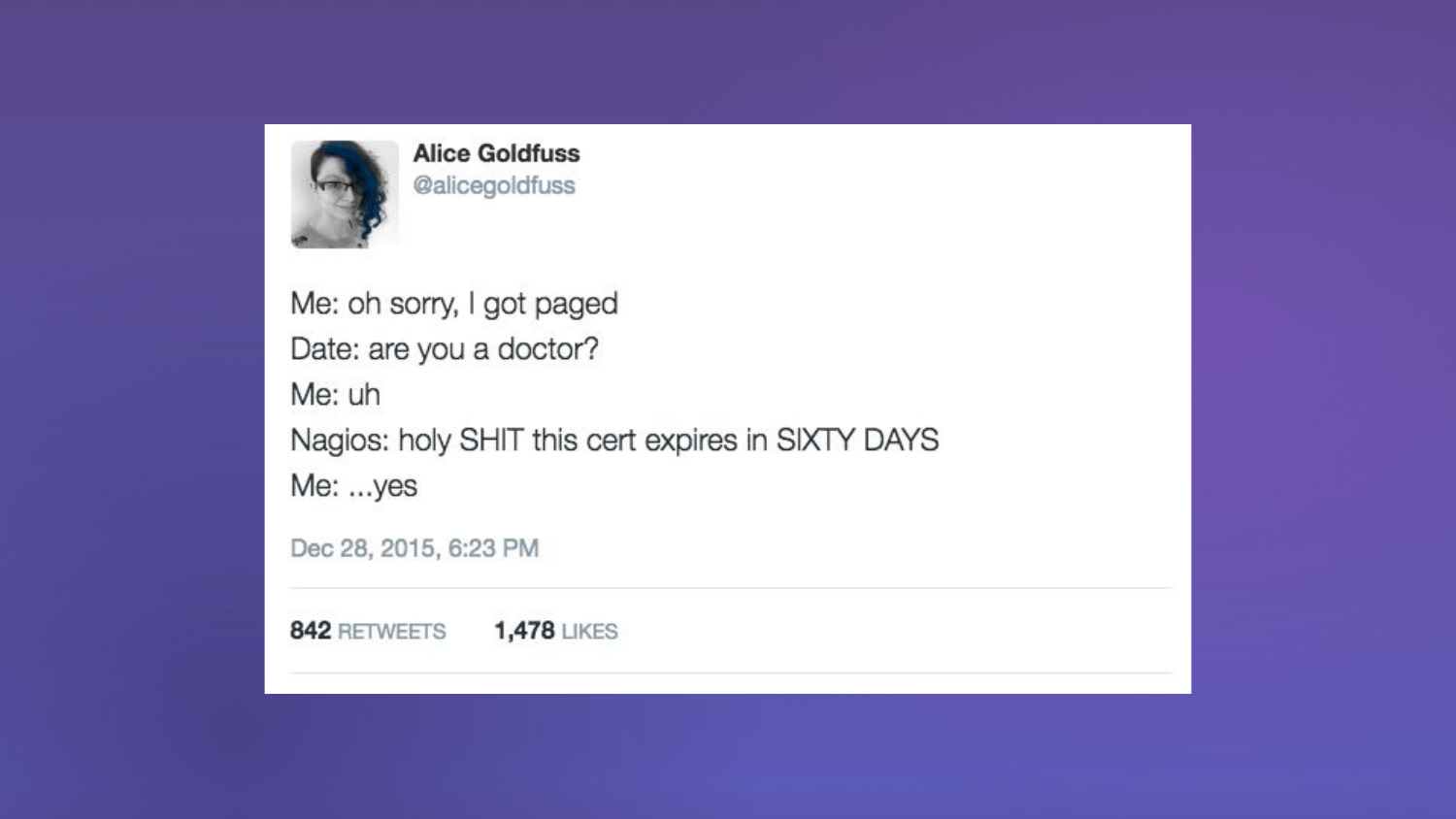# Monitor and alert on your business

# Usually, don't alert on machine specific metrics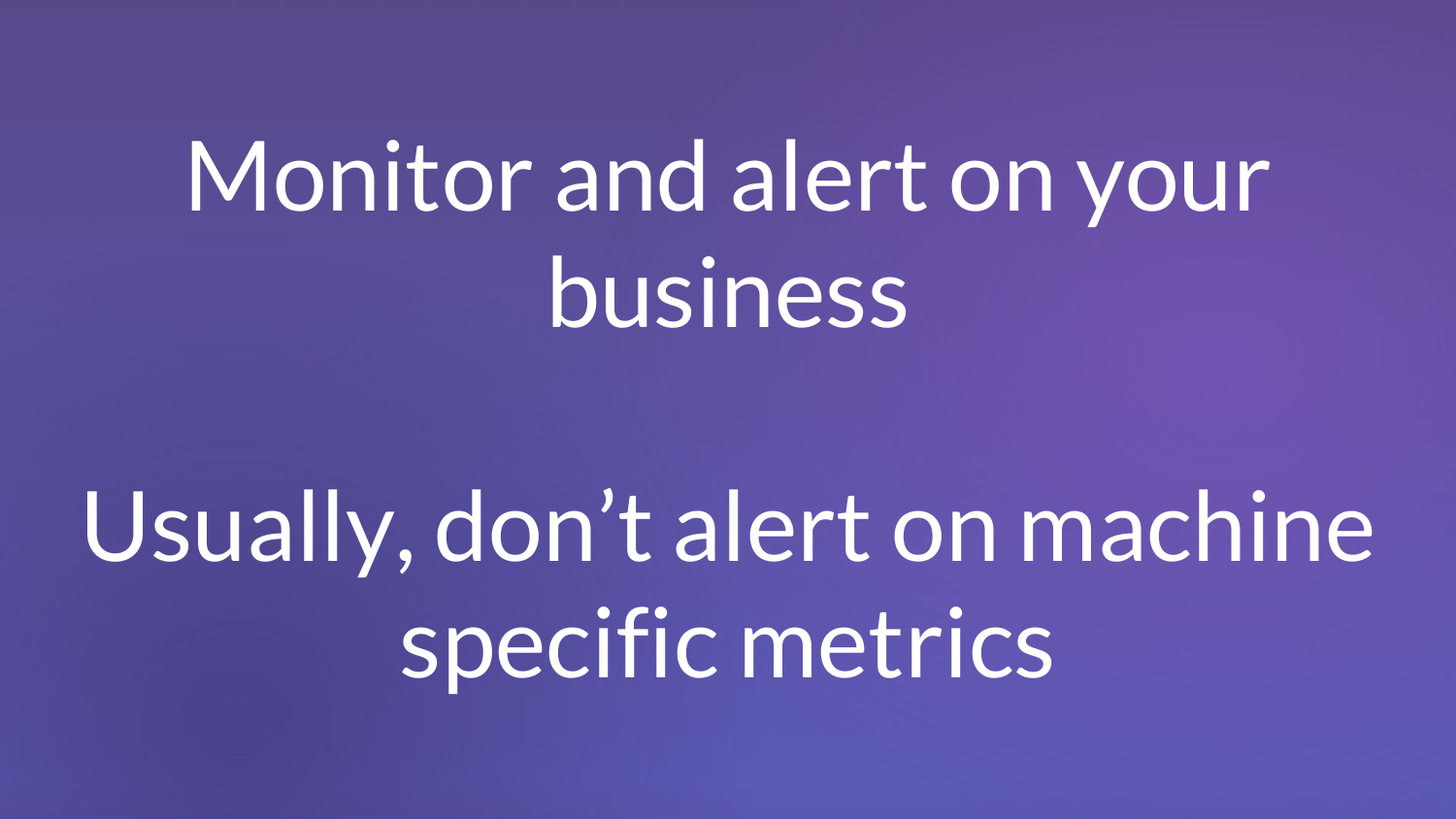# Write runbooks and playbooks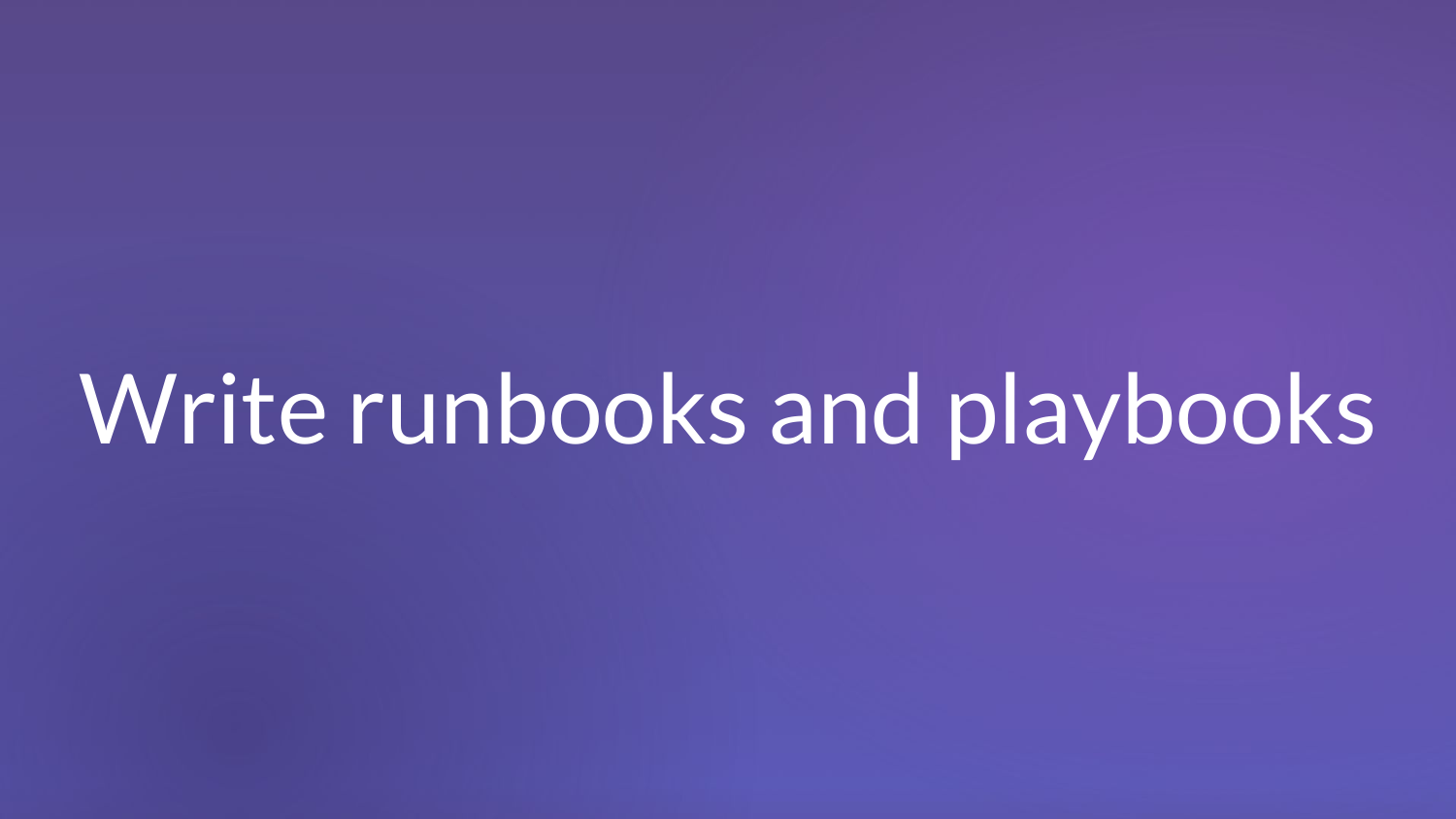# Turn playbooks into code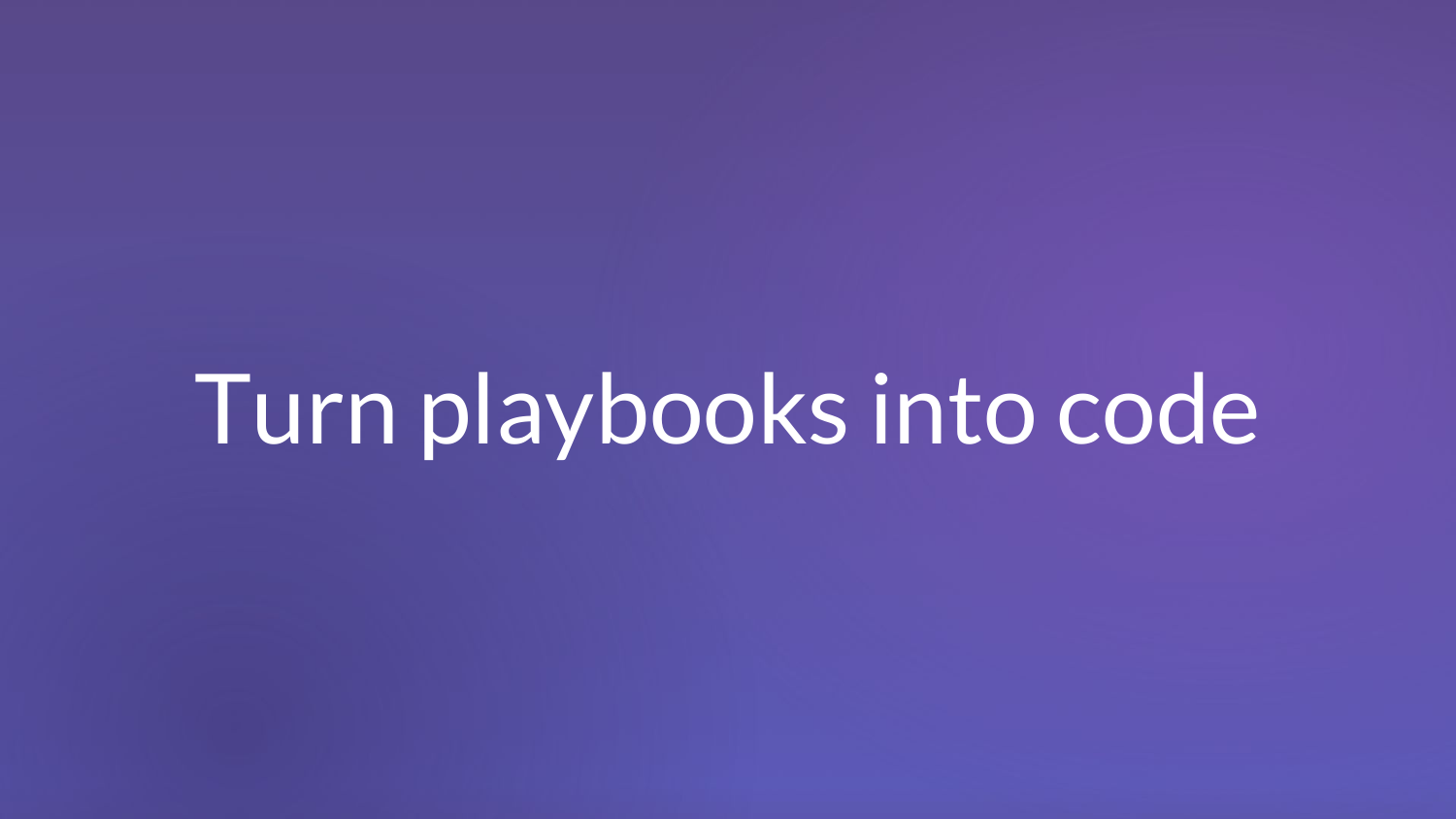

**Sam Kottler** @samkottler



Stop writing playbooks and start writing scripts. If the steps to respond to an alert can be written down they can also be automated.

Jul 5, 2016, 1:58 PM

**26 RETWEETS 36 LIKES**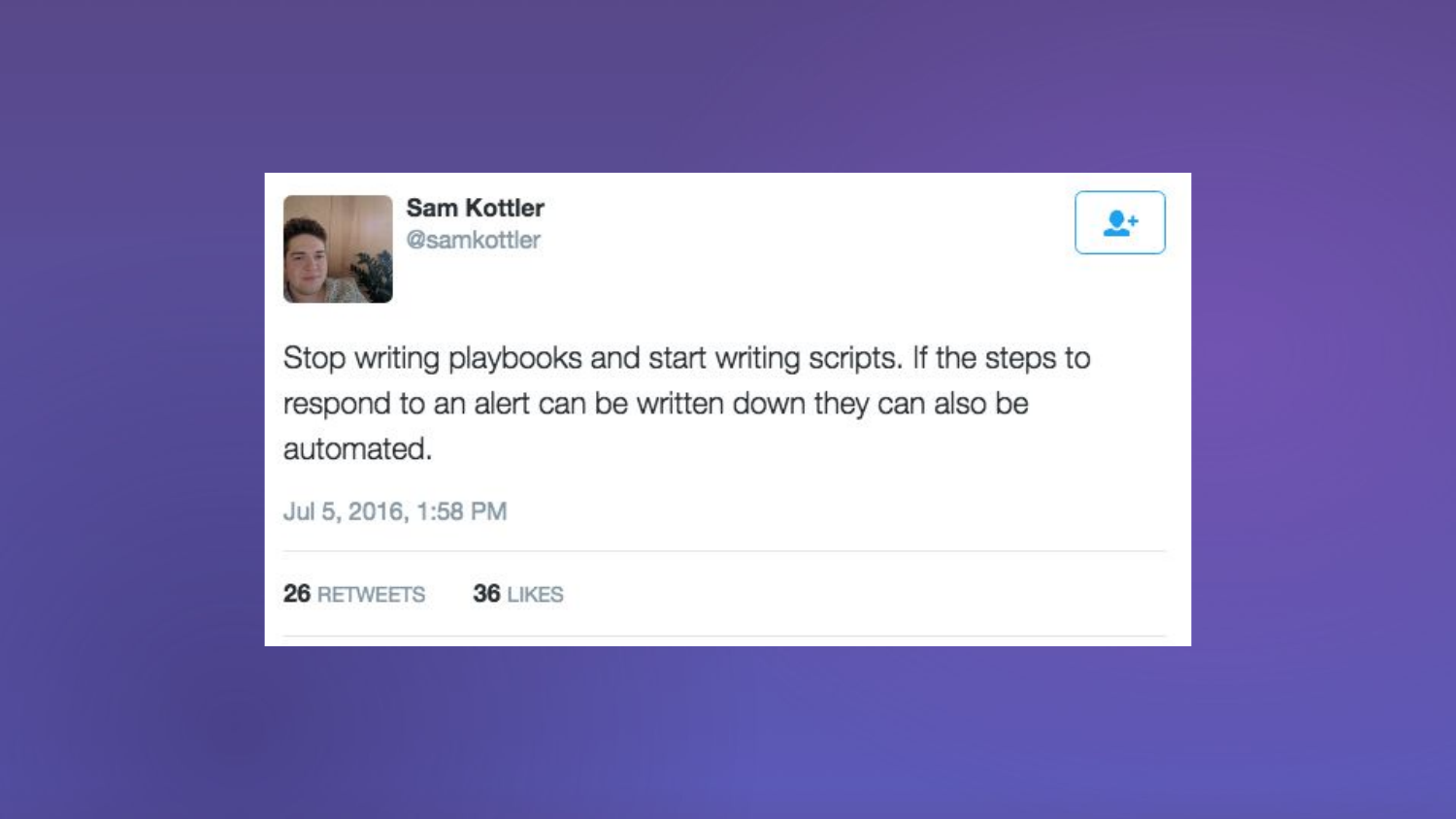"The goal is not to never get paged, the goal is to never get paged for the same thing twice" - Astrid Atkinson

Engineering for the long game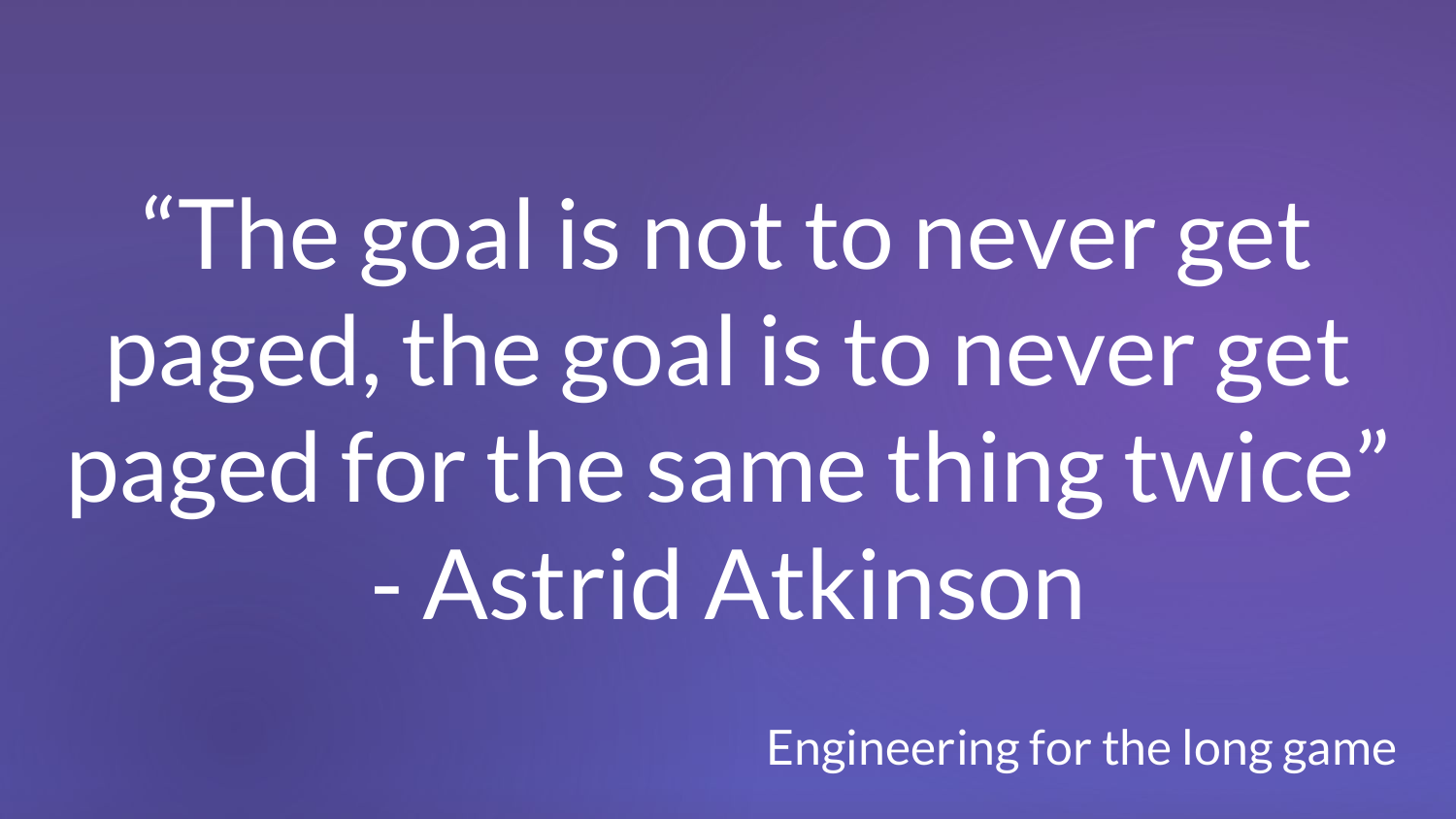Verify monitoring before restarting the world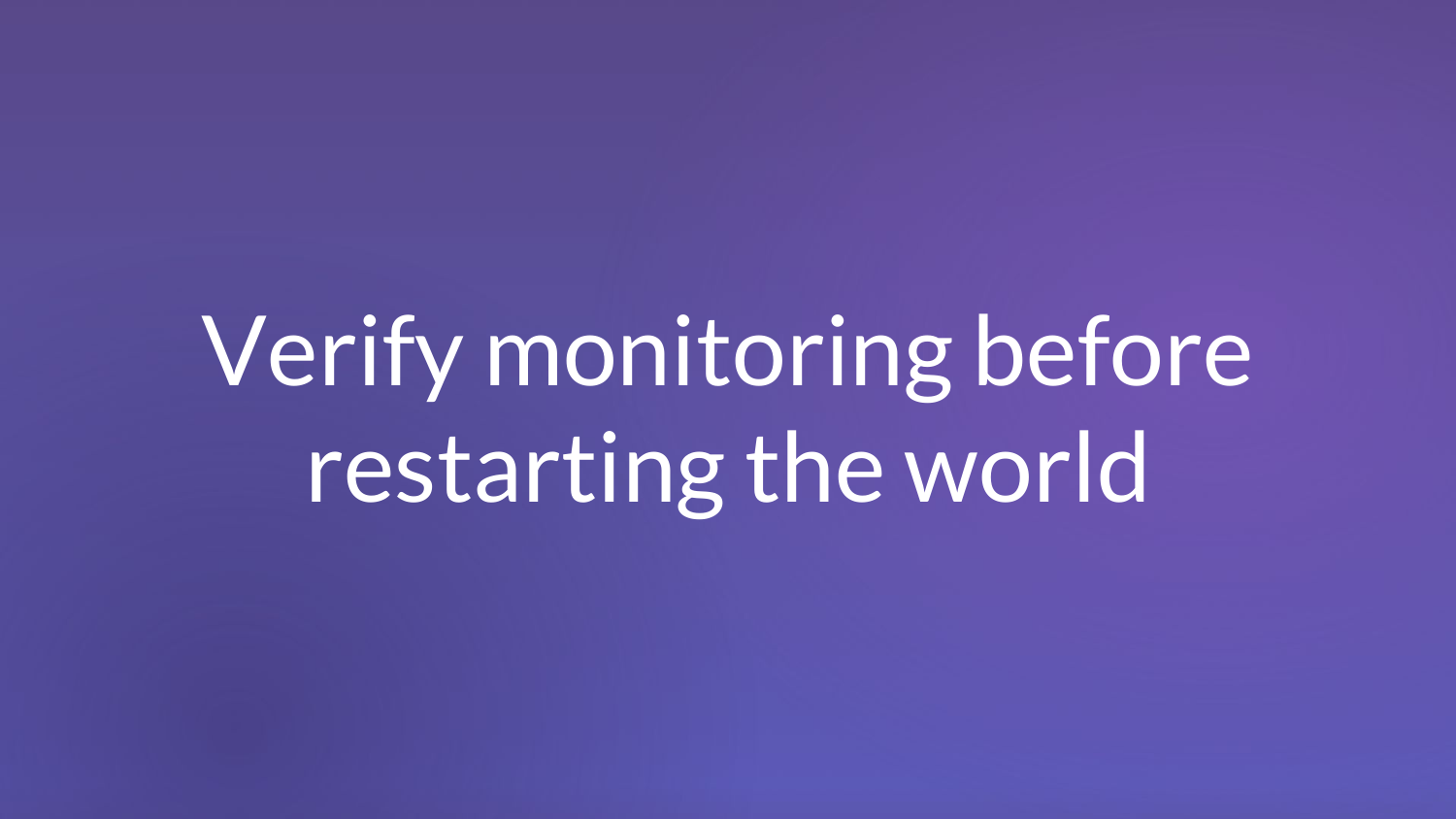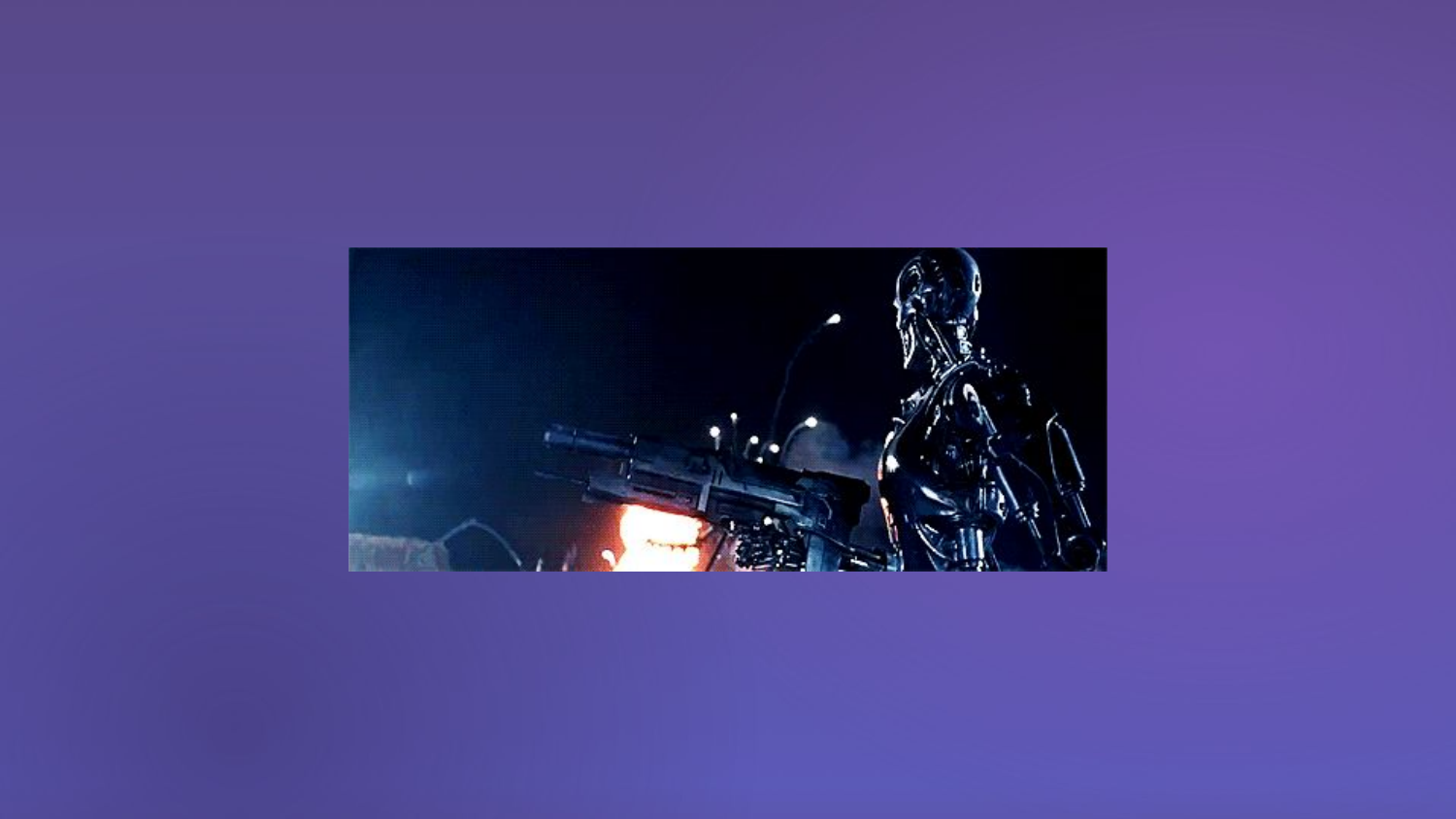## Circuit breakers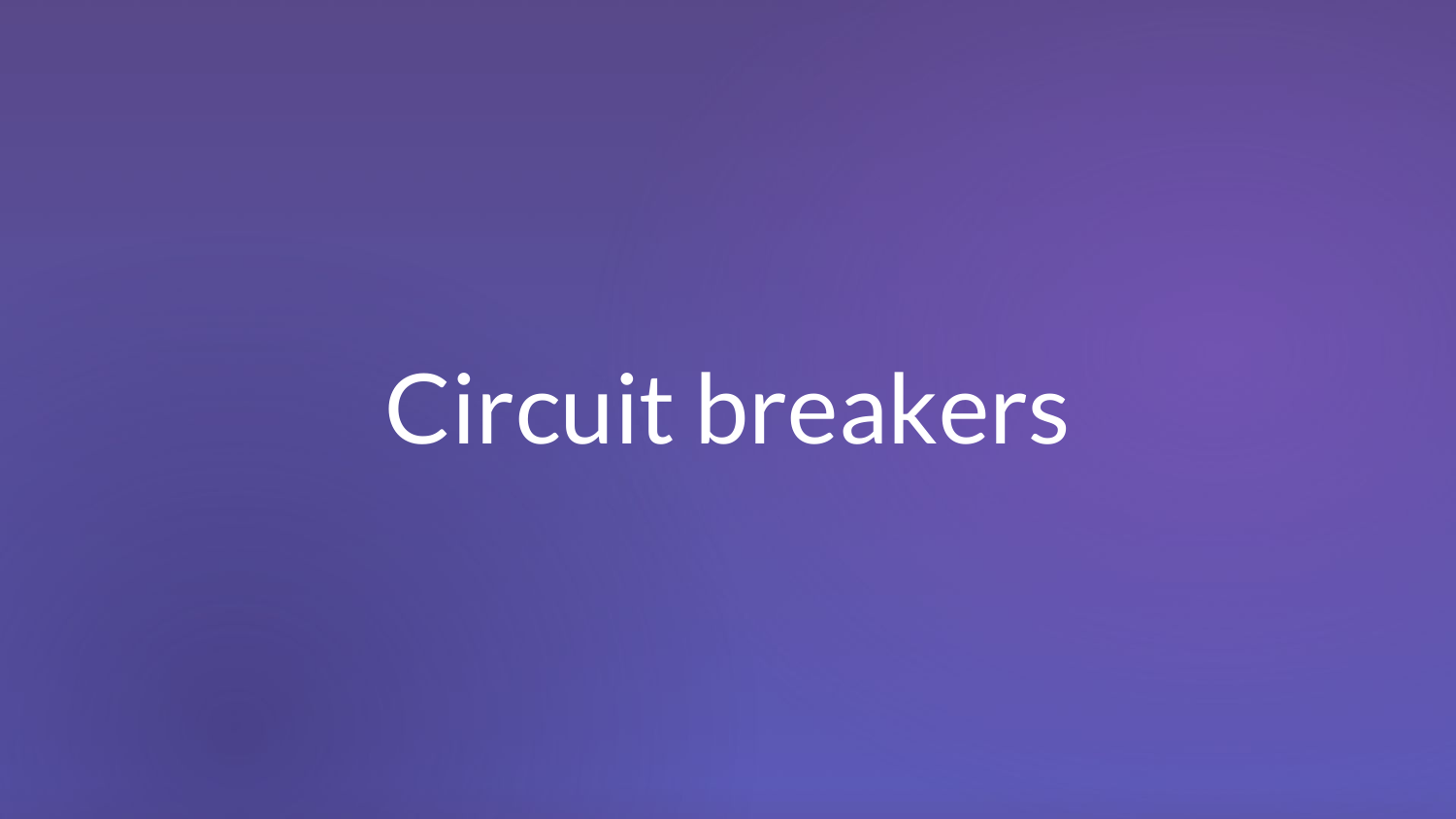# Automation can't handle the unknown

Wake someone up on exceptions and timeouts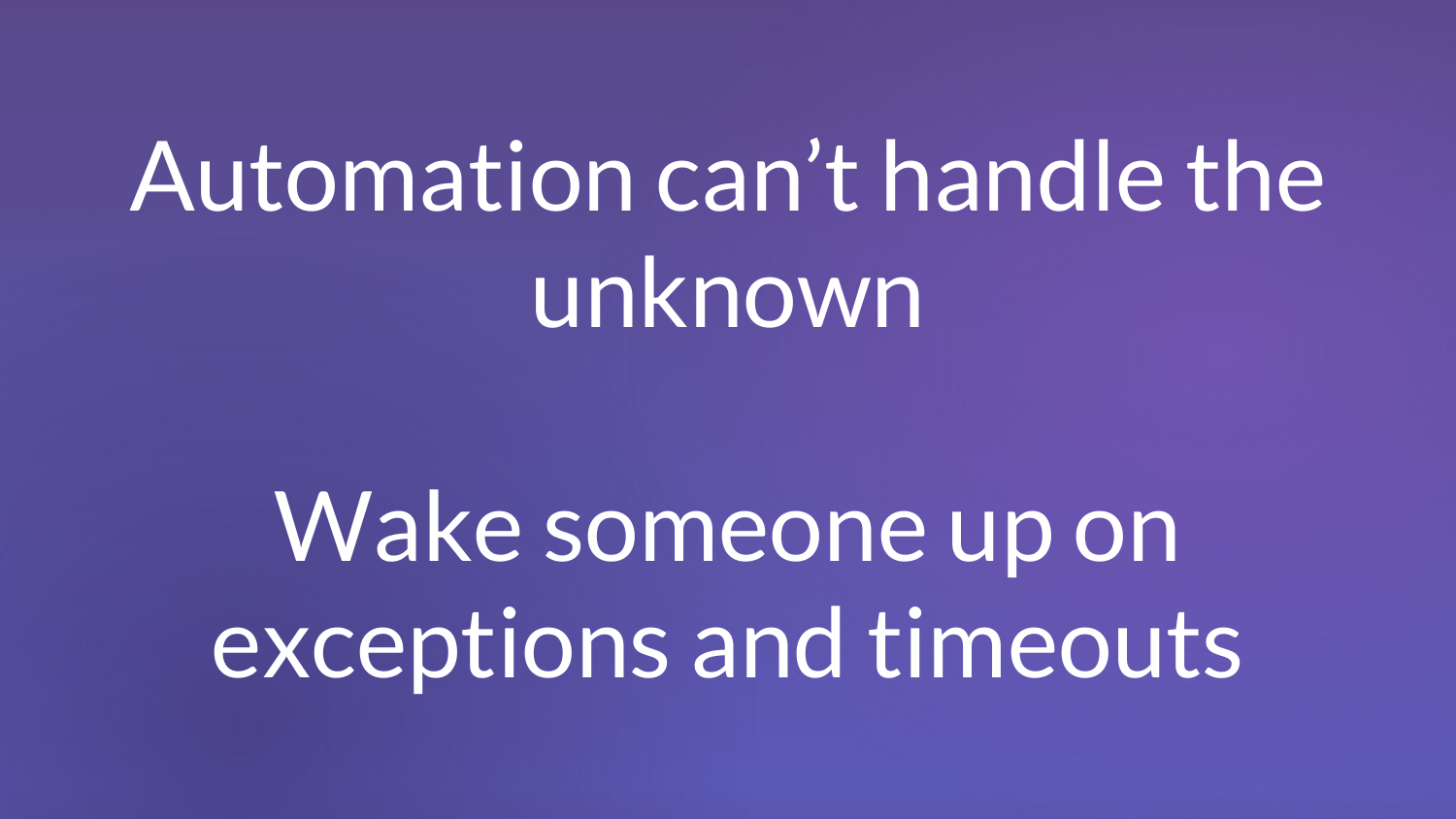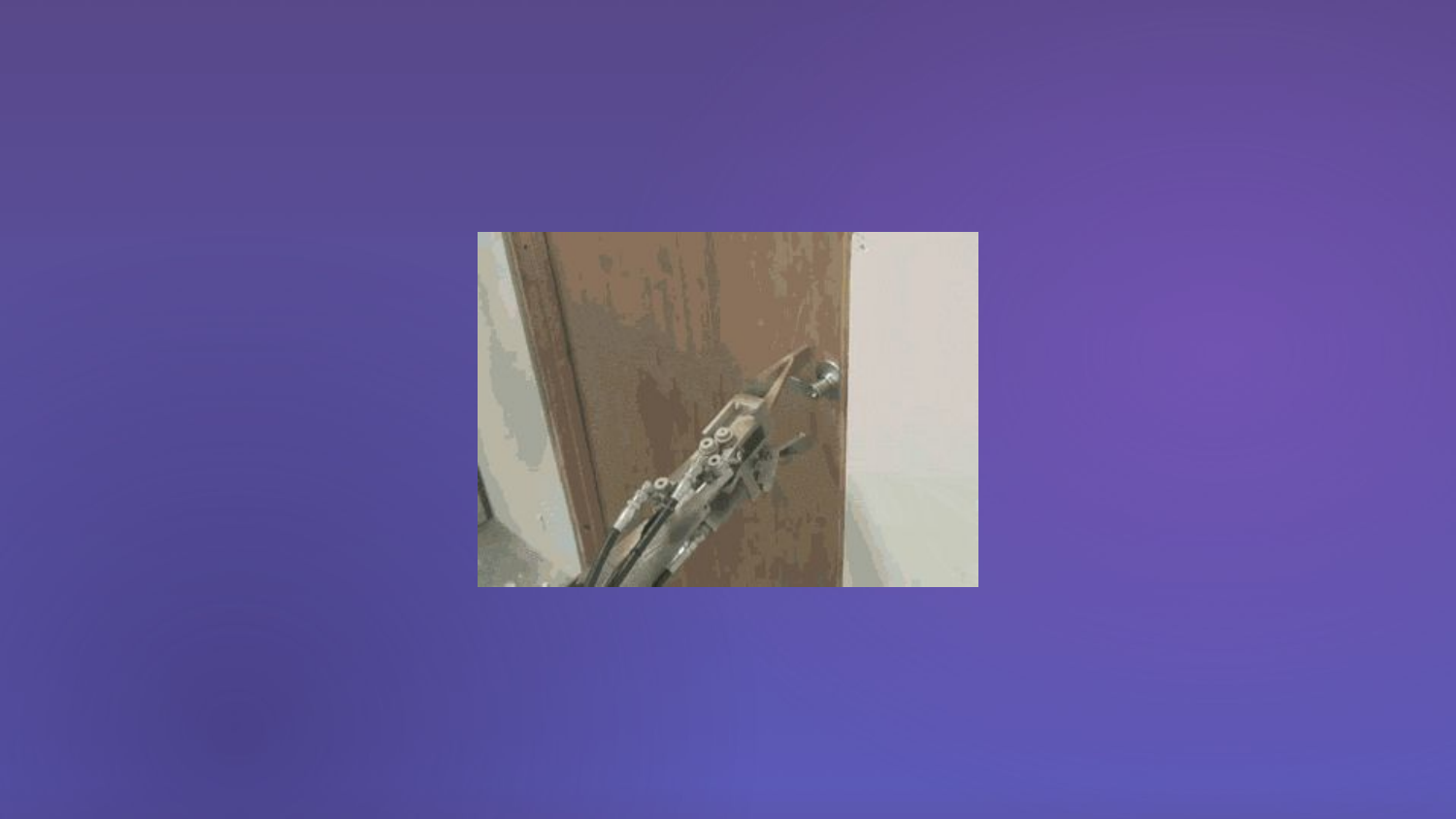## Have a REPL/console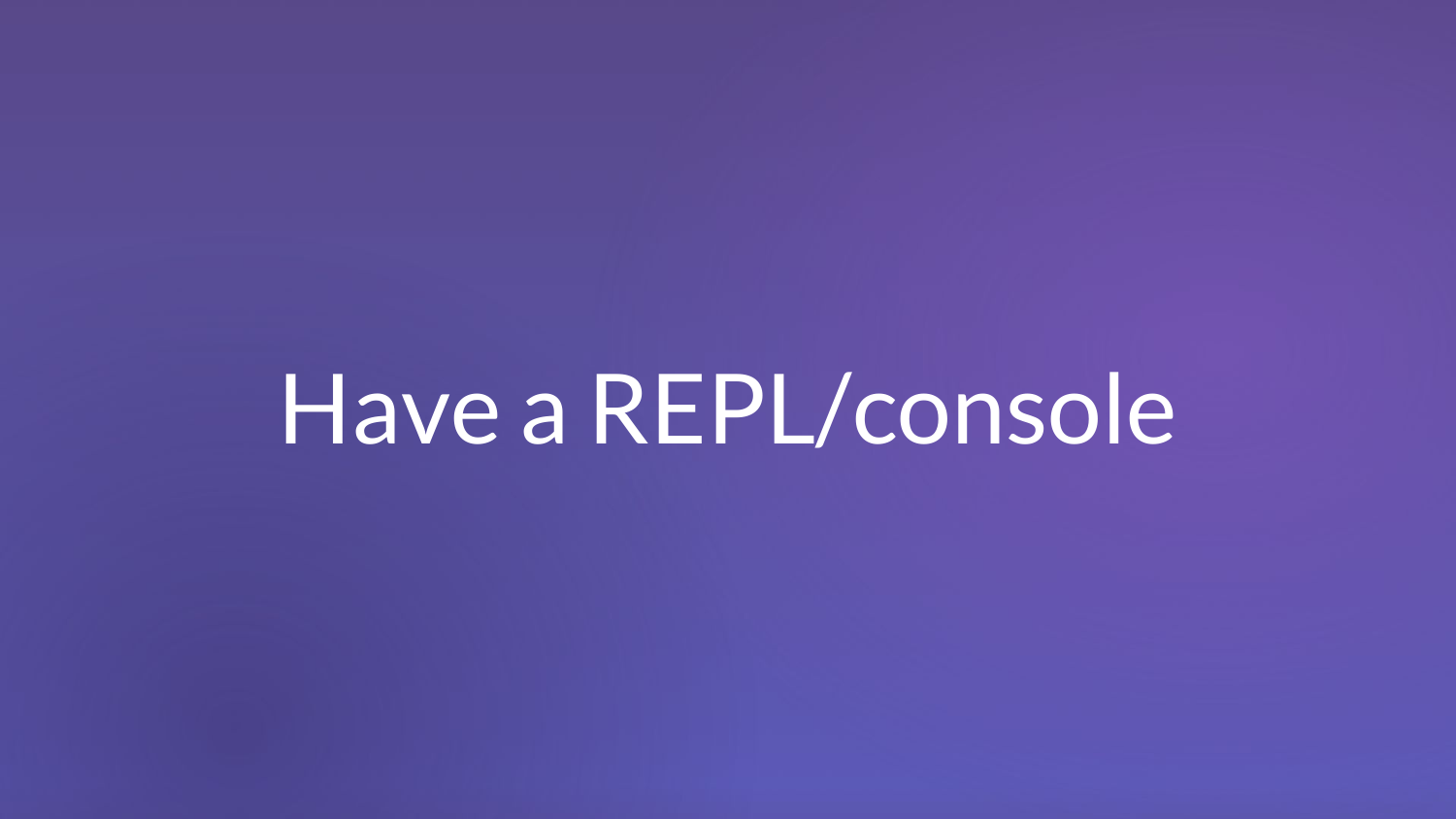# Aggregate and review trends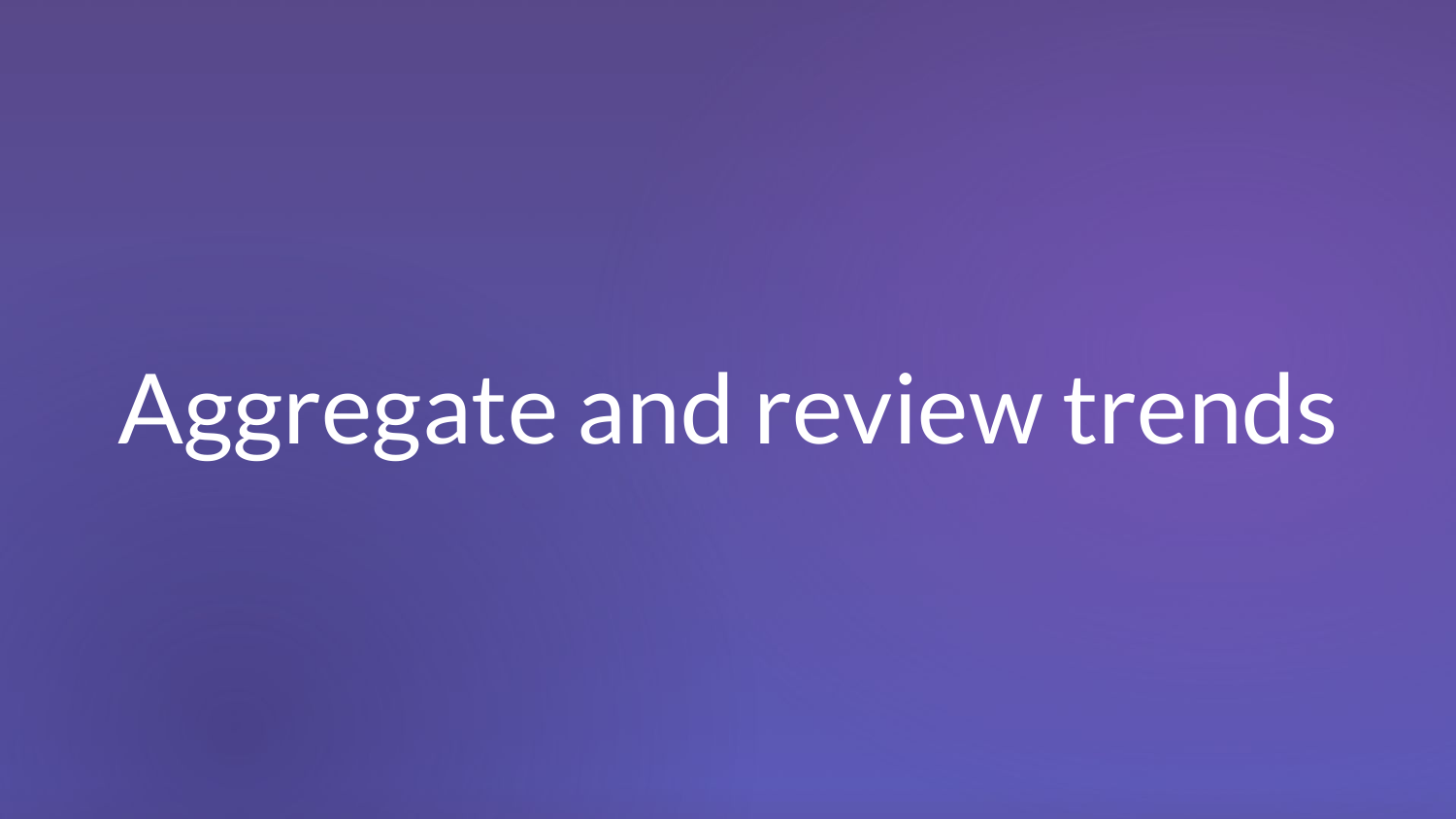#### **Trusty Kernel Panics in Last Week**

No Rows Returned

#### Stale Incidents (over 2 days old)

state type count old\_wale\_base\_backup await\_resolution resource\_down ignored

#### **Total Incidents**

type count follower\_behind old\_wale\_base\_backup blocking\_queries resource down changeover server\_down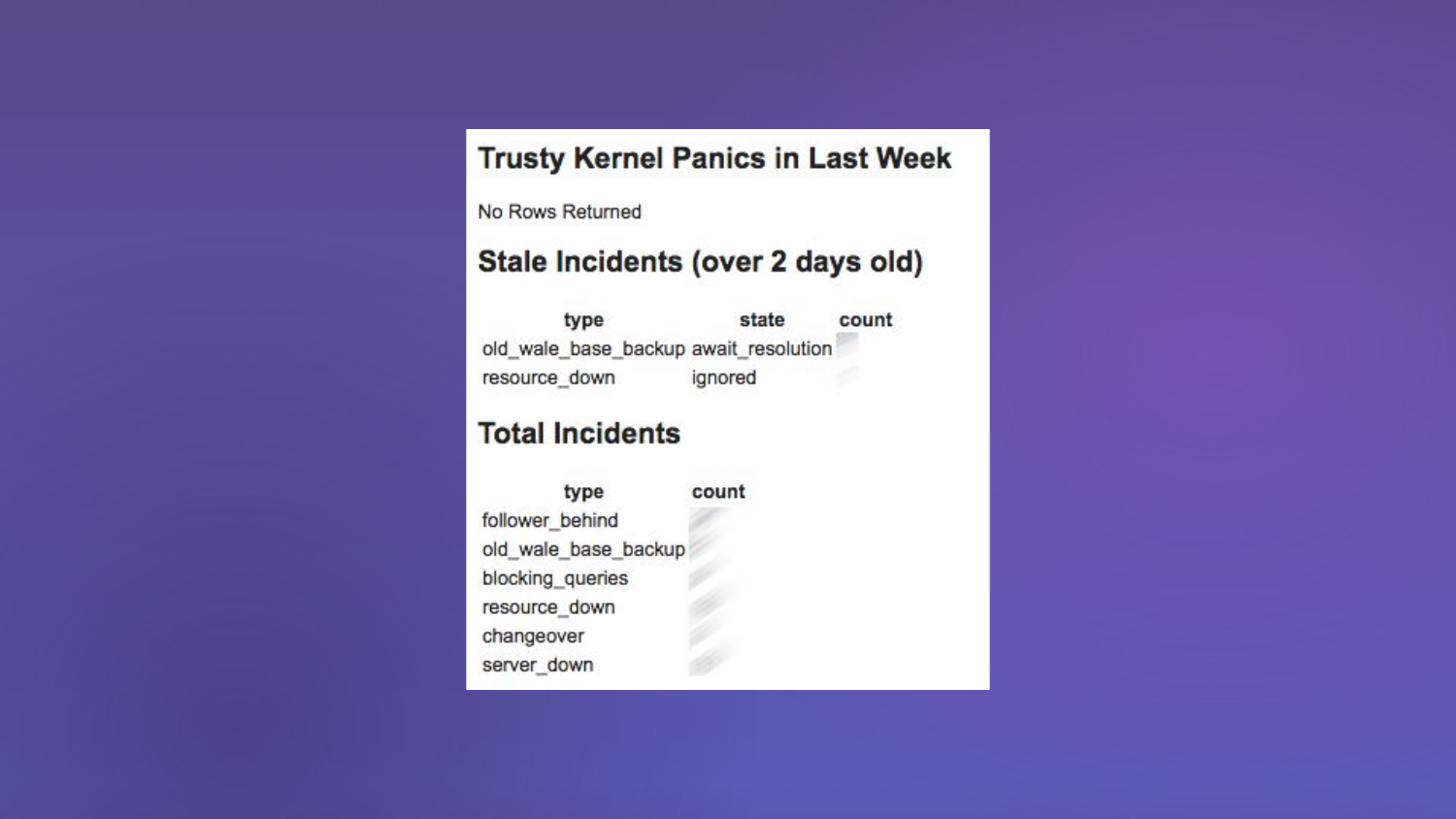### Humans can break

## Automation can be simplistic

# Humans + Automation for a resilient and operable system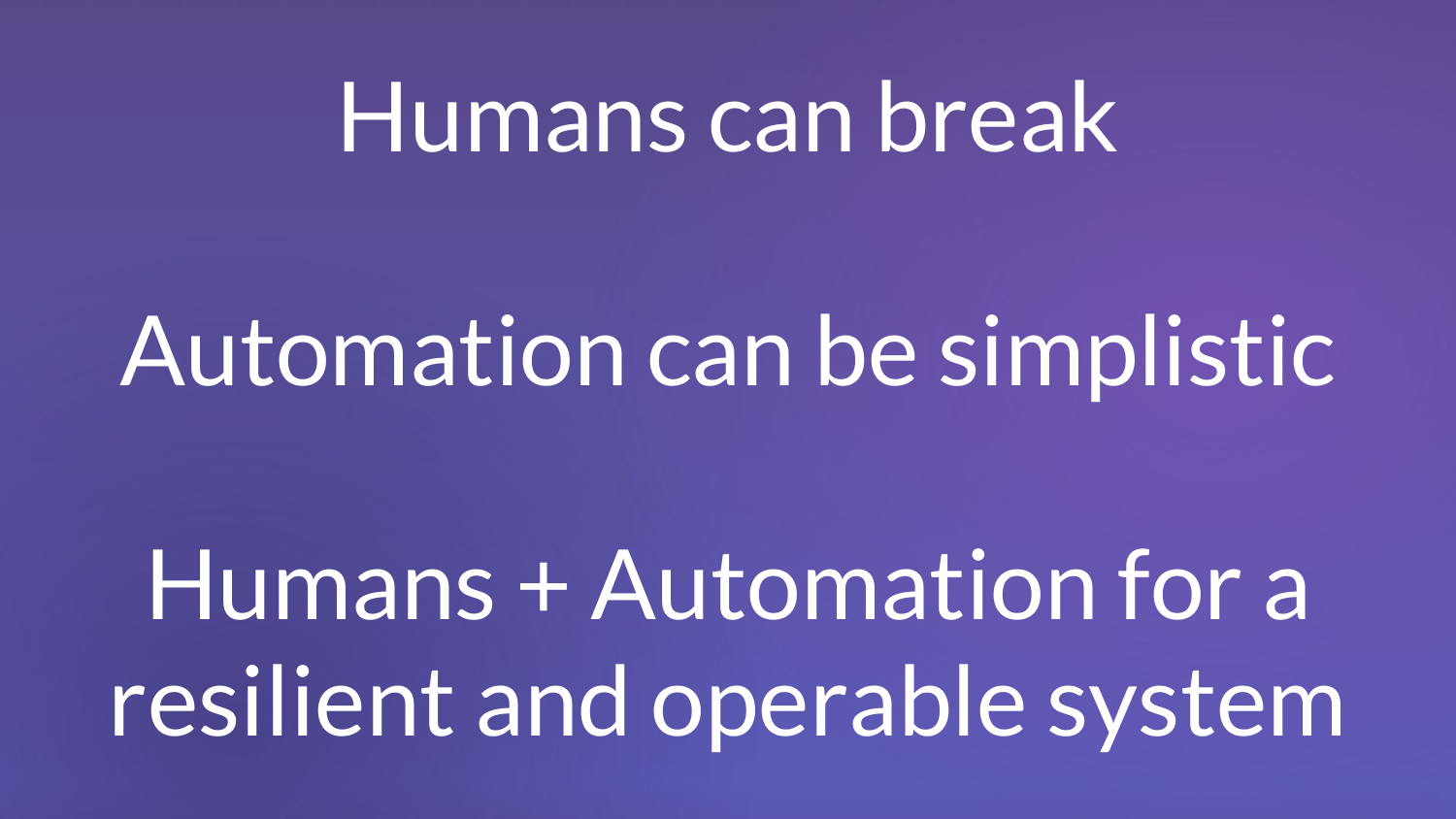- 1. Monitor and alert on your business
- 2. Write playbooks
- 3. Make playbooks into automation
- 4. Checks and balances of automation
- 5. Circuit breakers
- 6. Alert on exceptions and timeouts
- 7. Admin console
- 8. Aggregate and review trends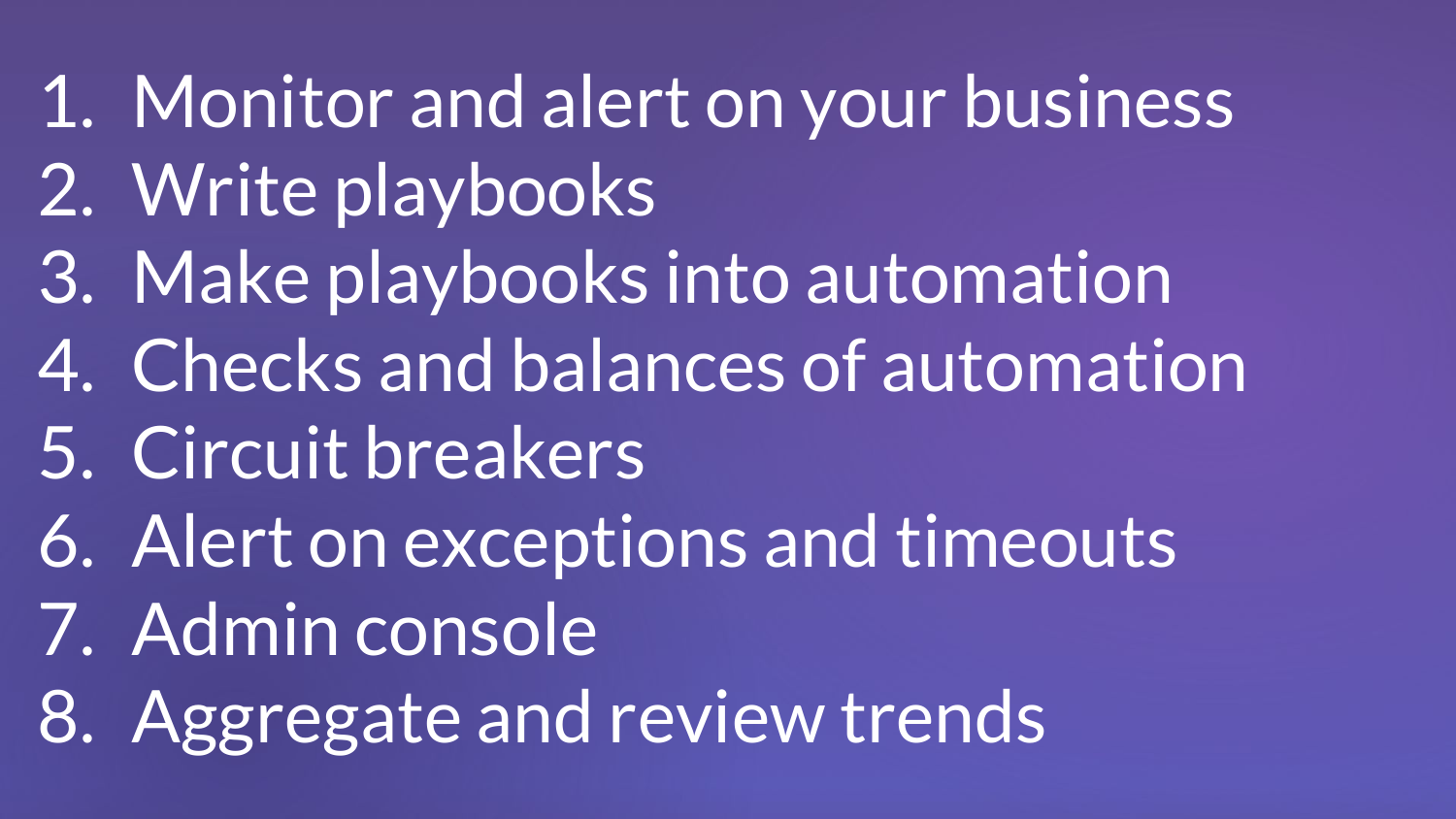

gregburek@heroku.com @gregburek